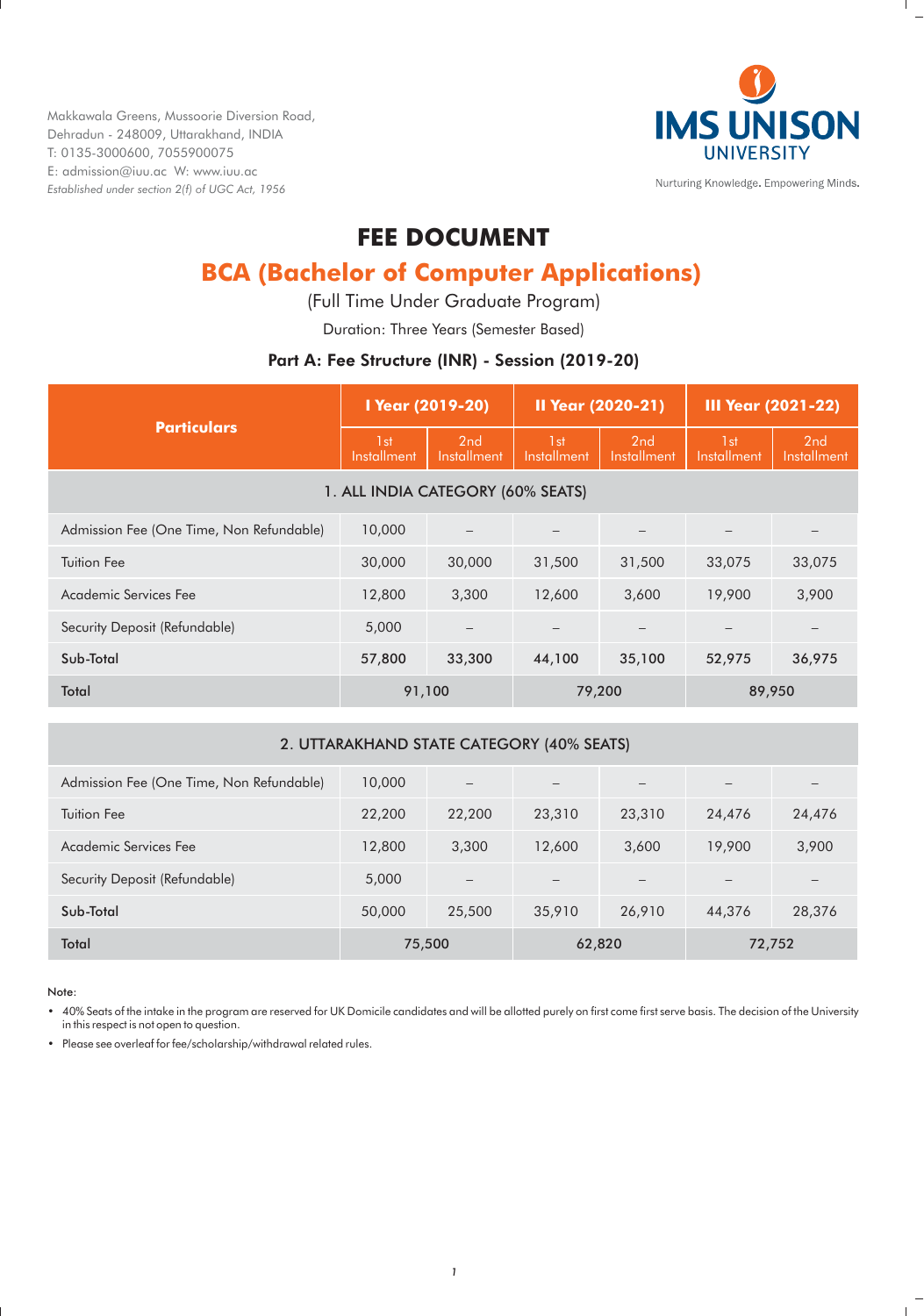## **Part B: Terms & Conditions**

- 1. The fee is charged annually and in advance. However, on request and for the convenience of the students, the University allows an option for making the fee payment in two installments (first in the month of June and the second, in November, irrespective of the date of result and starting date of semester).
- 2. The fee/deposits are payable through Online payment (Net-banking/Debit/Credit Card), Bank Demand Draft in favor of 'IMS UNISON UNIVERSITY', payable at Dehradun. Payment by cheque or cash shall not be accepted.
- 3. A Uniform Imprest of Rs. 8,500/- shall be payable at the time of admission which includes 3 Trousers, 3 Shirts (full sleeves), 1 T-shirt, 1 Track Suit, 1 Tie, 1 Blazer, 1 Pullover and 1 Bag which shall be provided only once at the time of admission.
- 4. All collections made by the University from the students under the name 'Fee' are not refundable under any circumstances, except as per terms and conditions mentioned in Part-D of this document. All collections made by University from the students under the name 'Deposits' are refundable subject to University rules. The security deposit will be refunded only when the student completes his / her entire Program from the University or withdraws from the University, and after adjusting dues, if any.
- 5. In case, a student is required to repeat a year, the fee payable by the student shall correspond to the year to be repeated and will be as per the Fee Document, as applicable to the student, at the time of admission. For the subsequent years, if any, the student shall be required to pay the fee as per the Fee Document, as applicable at the time of admission, for the respective year(s).
- 6. All matters relating to the fee/deposits are the prerogative of IMS Unison University and may be revised by the University without any prior notice. Applicability of all such changes shall be binding on all the students.
- 7. All disputes arising out of or in connection with this are subject to the exclusive jurisdiction of Courts of Dehradun.

## **Part C: Fee Deposit Schedule & Late Fee Rules**

Annual Fee is required to be paid at the time of admission and at the beginning of every academic year. The last date for payment of fee for new Admissions will be as mentioned in the respective Provisional Admission letter or before the commencement of the Program, whichever is earlier. In case the student has requested and is allowed for payment of the fee in installments, late fee rules would be applicable as mentioned below(from second installment onwards):

| <b>LATE FEE RULE</b>         | <b>FIRST INSTALLMENT</b> | <b>SECOND INSTALLMENT</b> |
|------------------------------|--------------------------|---------------------------|
| Last date for depositing fee | 30th June                | 30th November             |
| Late Fee Rs.500/- up to      | 15th July                | 15th December             |
| Late Fee $Rs.1,000/-$ up to  | 31st July                | 31st December             |

Names of students who fail to pay their Fee up to 31st July (1st Installment) or up to 31st December (2nd Installment) shall be struck-off the rolls of the University. They shall, on payment of fee dues, be required to apply for re-admission to the office of the Registrar and on approval, they shall be required to pay a re-admission fee of Rs. 10,000/-

The above rules shall be applicable even if partial fee is outstanding.

## **Part D: Admission Withdrawal & Fee Refund Policy**

- 1. All applications for Admission Withdrawal, Hostel or Transportation withdrawal shall be submitted, in the prescribed form, at the University Front Office.
- 2. The following refund policy will apply ONLY if the student has properly filled-in and submitted the admission withdrawal form.
- 3. In case the admission is cancelled due to non-payment of remaining fee by the due date mentioned in the respective Provisional Admission Letter or the student absents himself/ herself from the University without any intimation then the below policy for refund shall not be applicable and the whole amount deposited will be forfeited.
- 4. Registration Fee of Rs. 1250/- and an Admission Fee of Rs. 10,000/- are non-refundable under any circumstances whatsoever.
- 5. The dates mentioned in this Policy will apply irrespective of the date of admission.<br>6. The last date of admission is 31st July. 2019.
- 6. The last date of admission is 31st July, 2019.<br>7. Refund Policy for Program Fees: The applic
- Refund Policy for Program Fees: The applicable amount of deduction has been kept as per below table depending upon date of submission of application of withdrawal by the student.

| DATES OF SUBMISSION OF WITHDRAWAL APPLICATION | <b>DEDUCTION FROM AGGREGATE FEES</b> |
|-----------------------------------------------|--------------------------------------|
| On or before 16th July, 2019                  | Rs. 5,000/- as Processing Charges    |
| 17th to 31st July, 2019                       | 10% of Annual Fees                   |
| 1st August, 2019 to 15th August, 2019         | 20% of Annual Fees                   |
| 16th August, 2019 to 30th August, 2019        | 50% of Annual Fees                   |
| On or after 31st August, 2019                 | 100% of Annual Fees                  |

Note:

a. \*Above refund policy is effective for Academic Session 2019-20.

b. Aggregate Fees for above purpose includes Annual Tuition Fees and Academic Services Fees for the Year. c. The dates mentioned in this Policy will apply irrespective of the date of admission.

d. In case, deductible amount is more than the amount paid by the student against Annual fees, differential amount will be adjusted from any other amount paid by the student including security deposit.

- 8. The amount refundable shall be calculated on the basis of date of submission of application for withdrawal. The refund shall be on a "first come first serve" basis. All refunds shall be calculated on the basis of Annual Academic fee i.e. including both instalments.
- 9. Students who are expelled or whose names are struck-off the rolls of the University on account of non-submission of documents/not registering for the term within 30 days of registration date/non-payment of dues or any other reason shall not be entitled for any refund of fee. Only security deposit, after recovery of any dues, will be refunded.
- 10. In case of a student seeking withdrawal from the Program of study after successful completion of one/more academic year(s), and before the date of registration, the Security deposit along with the fee for that year, if paid, shall be refunded, after adjustment of dues, if any. In case the application for withdrawal is submitted after the date of registration, only the Security deposit shall be refunded, after adjustment of annual fee payable for that year and dues, if any.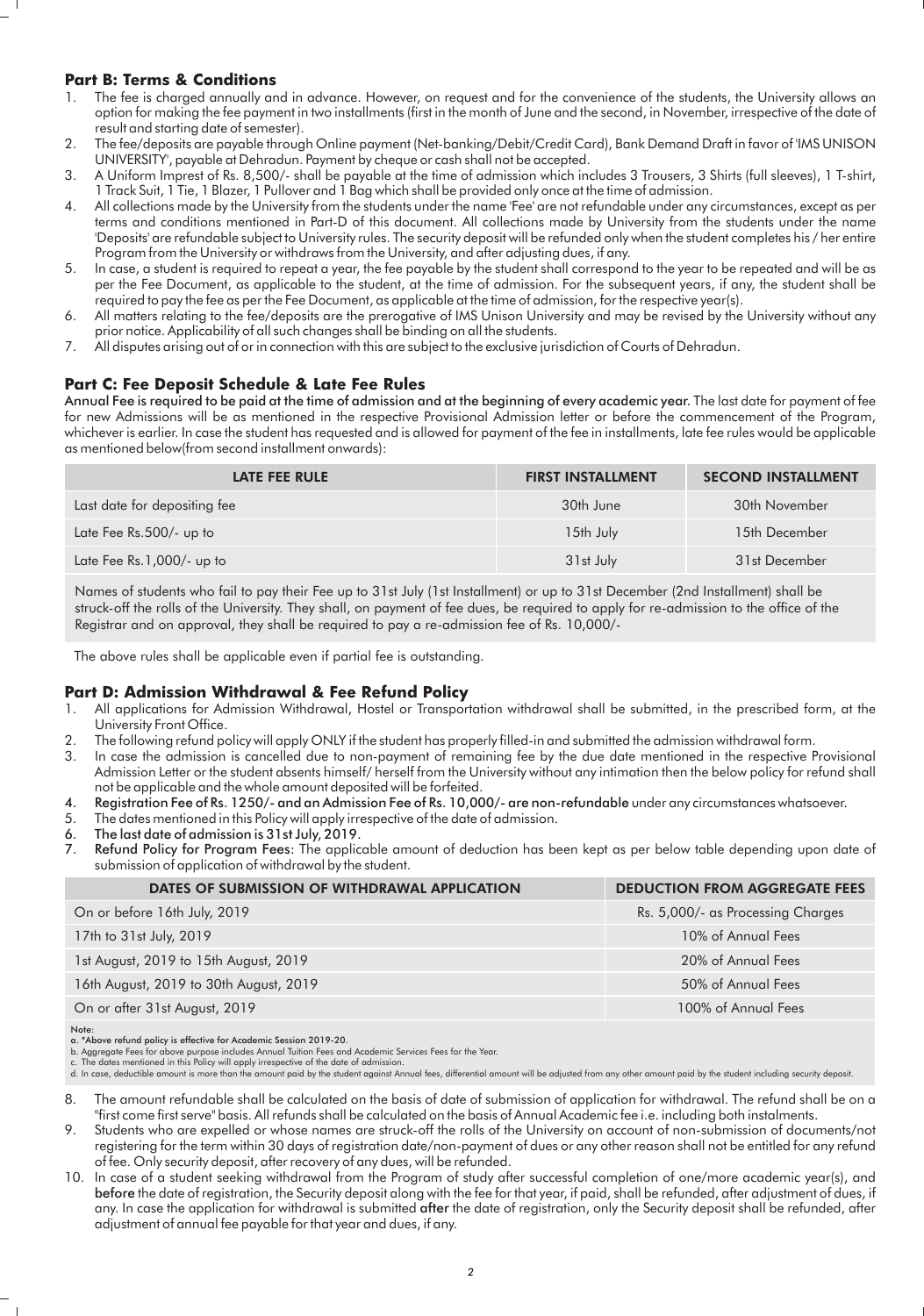- 11. In case of a student seeking withdrawal on account of not getting promoted to the next academic year, the Security deposit along with the advance fee for the subsequent year, if deposited, shall be refunded after adjustment of dues, if any.
- 12. No interest is paid on refund of any fees/deposit.
- 13. In case of any dispute, the decision of the Vice Chancellor, IMS Unison University would be final and binding.
- 14. All disputes arising out of or in connection with this are subject to the exclusive jurisdiction of Courts of Dehradun.

## **Part E: University Scholarship Policy**

IMS Unison University recognizes the meritorious students by providing different types of financial aid in the form of scholarship at the time of admission. As a social responsibility, the University promotes and encourages the youth of the State to seek higher education by facilitating them with Scholarship. The University Scholarship details are as follows:

## FOR STUDENTS ADMITTED UNDER UTTARAKHAND CATEGORY

- ! Applicable for Permanent residents of Uttarakhand for whom 40% of the seats are reserved
- ! Applicable for all Programs
- ! Applicable for the complete duration of the Program.

| <b>CRITERIA</b>                                                 | <b>SCHOLARSHIP</b>  |  |
|-----------------------------------------------------------------|---------------------|--|
| Valid Uttarakhand Domicile Certificate at the time of admission | 26 % of Tuition Fee |  |

## **B-G. FOR STUDENTS ADMITTED UNDER ALL INDIA CATEGORY**

#### **MERIT BASED SCHOLARSHIPS**

- ! For students taking admission under All India Category only in all UG/PG Programs
- Applicable for only First Year of the Program.

| <b>CRITERIA</b>                                                                    | <b>SCHOLARSHIP</b>   |
|------------------------------------------------------------------------------------|----------------------|
| Aggregate marks of 95% and above in Class XII Board Examination/Graduation         | 100 % of Tuition Fee |
| Aggregate marks of 90% to less than 95 % in Class XII Board Examination/Graduation | 90 % of Tuition Fee  |
| Aggregate marks of 85% to less than 90% in Class XII Board Examination/Graduation  | 75 % of Tuition Fee  |
| Aggregate marks of 80% to less than 85% in Class XII Board Examination/Graduation  | 50 % of Tuition Fee  |
| Aggregate marks of 75% to less than 80% in Class XII Board Examination/Graduation  | 15 % of Tuition Fee  |
| Aggregate marks of 60% to less than 75% in Class XII Board Examination/Graduation  | 10 % of Tuition Fee  |

! *For computation of Graduation/Class XII marks, no rounding off shall be done.*

! *This scholarship shall not be given to a candidate having any backlog at the time of admission.*

! *Class XII marks shall exclude Physical Education/ Fine Arts/ Performing Arts/ Vocational/ Non-written subjects.*

! *Students having grades instead of marks in qualifying exam shall be required to submit an equivalence certificate from their Institution in the absence of which the University shall convert their grades into marks using its own rules.*

#### C. SCHOLARSHIP FOR GIRL STUDENTS

- . For students taking admission under All India Category only in all UG/PG Programs
- ! Applicable for the complete duration of the Program.

| <b>CRITERIA</b> | <b>SCHOLARSHIP</b>  |  |  |
|-----------------|---------------------|--|--|
| Girl Candidates | 10 % of Tuition Fee |  |  |

## D. SCHOLARSHIP FOR WARDS OF DEFENCE\* PERSONNEL

! For students taking admission under All India Category only in all UG/PG Programs

Applicable for the complete duration of the Program.

| <b>CRITERIA</b>                     | <b>SCHOLARSHIP</b>  |
|-------------------------------------|---------------------|
| Wards of serving Defence Personnel* | 10 % of Tuition Fee |
|                                     |                     |

\*Defence Services: Army, Navy & Air Force

#### E. SCHOLARSHIP FOR IUU ALUMNI

- For students taking admission under All India Category only in all PG Programs
- ! Applicable for the complete duration of the Program.

| <b>CRITERIA</b>                                                         | <b>SCHOLARSHIP</b>  |
|-------------------------------------------------------------------------|---------------------|
| Applicant has completed his/her UG Program at the IMS Unison University | 10 % of Tuition Fee |

## F. SCHOLARSHIP FOR APPLICANTS FROM NORTH EAST STATES, J&K & SAARC COUNTRIES

! For students of North East, Jammu & Kashmir & SAARC Countries taking admission in all UG & PG Programs

Applicable for the complete duration of the Program.

| <b>CRITERIA</b>                                                                         | <b>SCHOLARSHIP</b>  |
|-----------------------------------------------------------------------------------------|---------------------|
| Proof of Domicile of North East States/J&K or Valid Passport in case of SAARC Countries | 25 % of Tuition Fee |